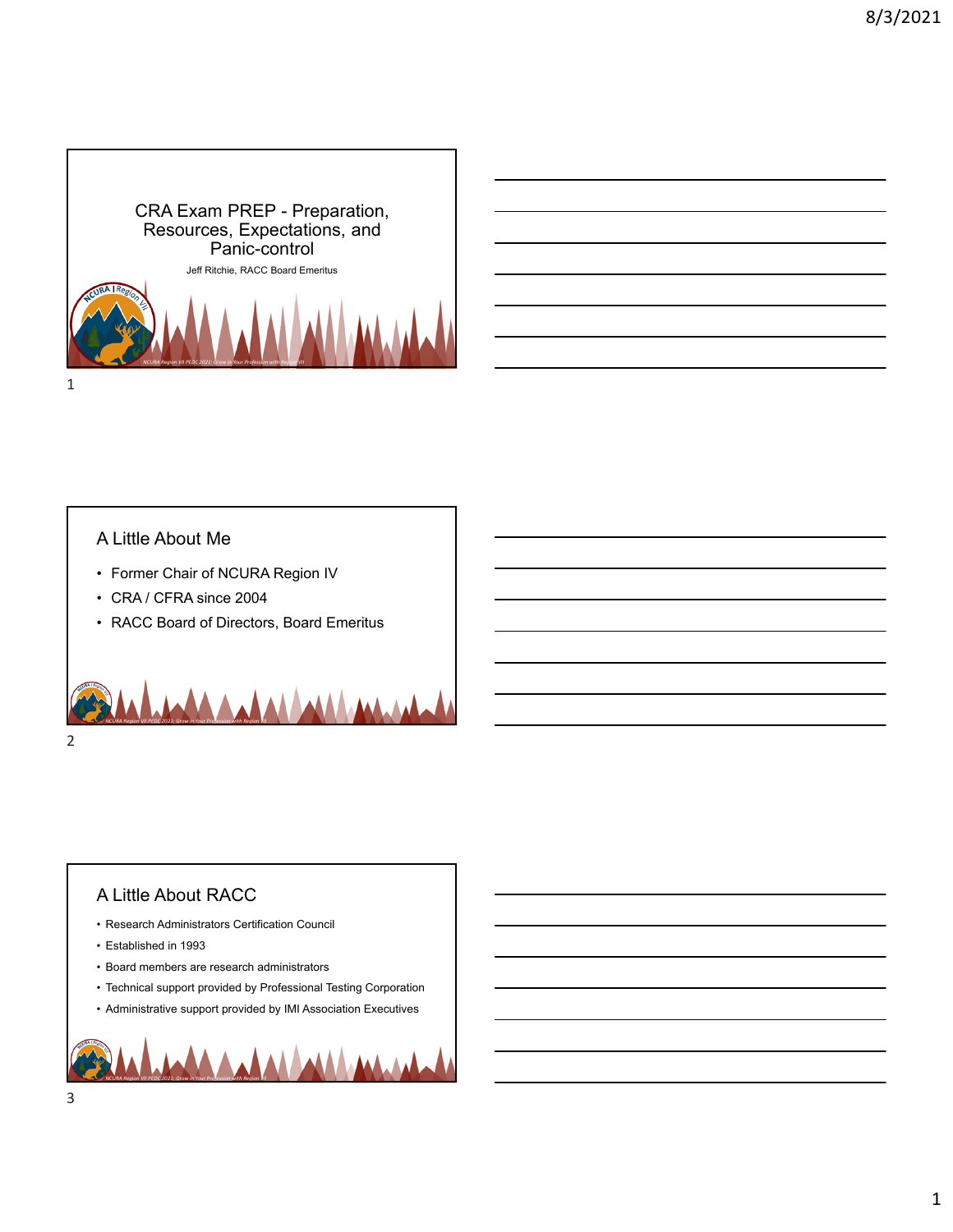# Why Certification

- Personally & Professionally Challenging
- Demonstrates Mastery of Body of Knowledge
- Credential Recognized Nationwide
- Indicates Commitment to the Profession





## The CRA Exam and Body of Knowledge

- 250 Multiple Choice (A,B,C,D) questions
- Four hours to complete the exam
- Passing score is typically 175 correct answers

• Questions are written by current CRA's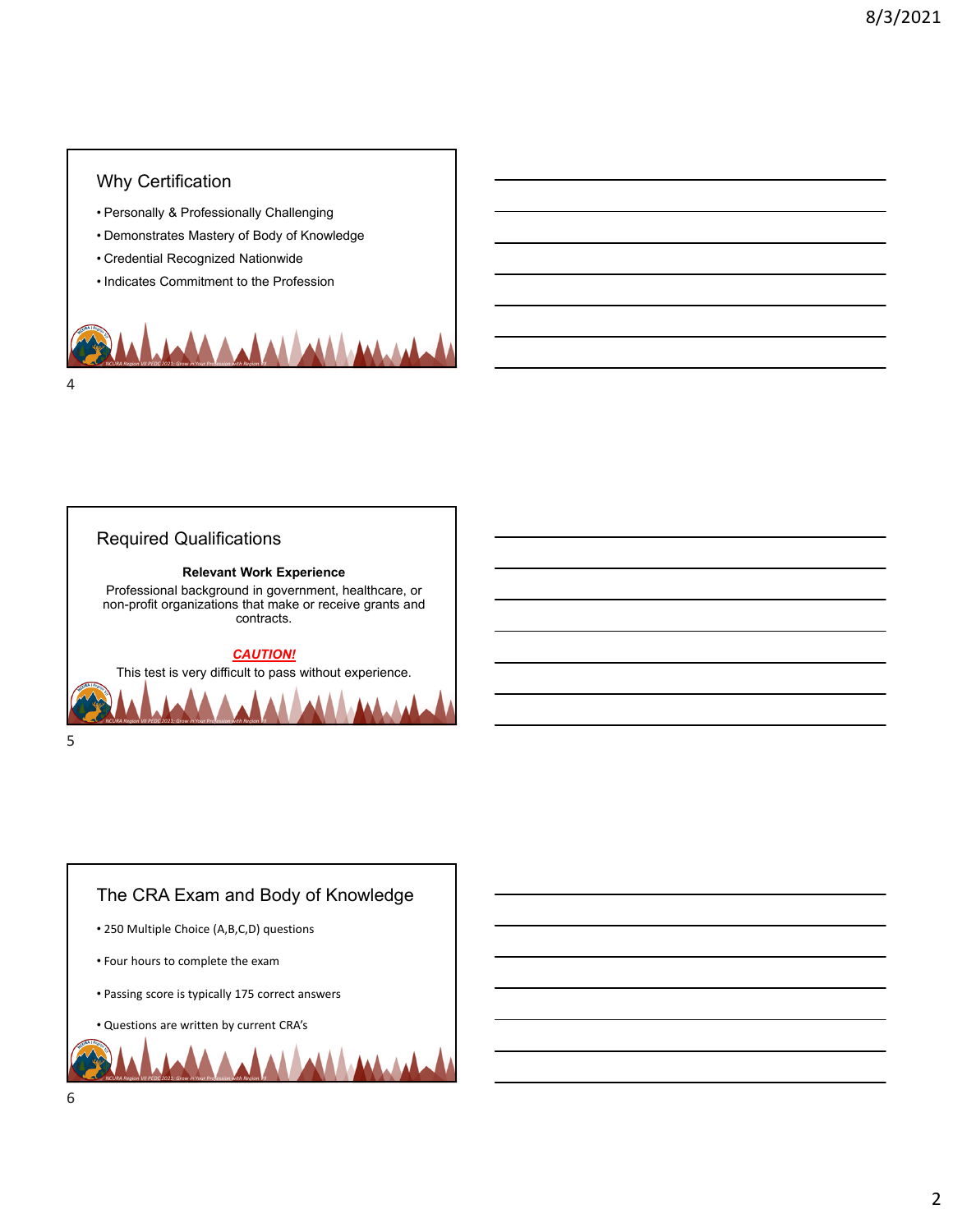



# Exam Questions

- Written by CRAs and Reviewed (twice) before going into the Question Bank
- Questions reflect the weighting of the exam and balanced based on difficulty
- No "All of the Above" or "None of the Above"
- No "Which is *not*" questions

*NCURA Region VII PEDC 2021: Grow in Your Profession with Region VII*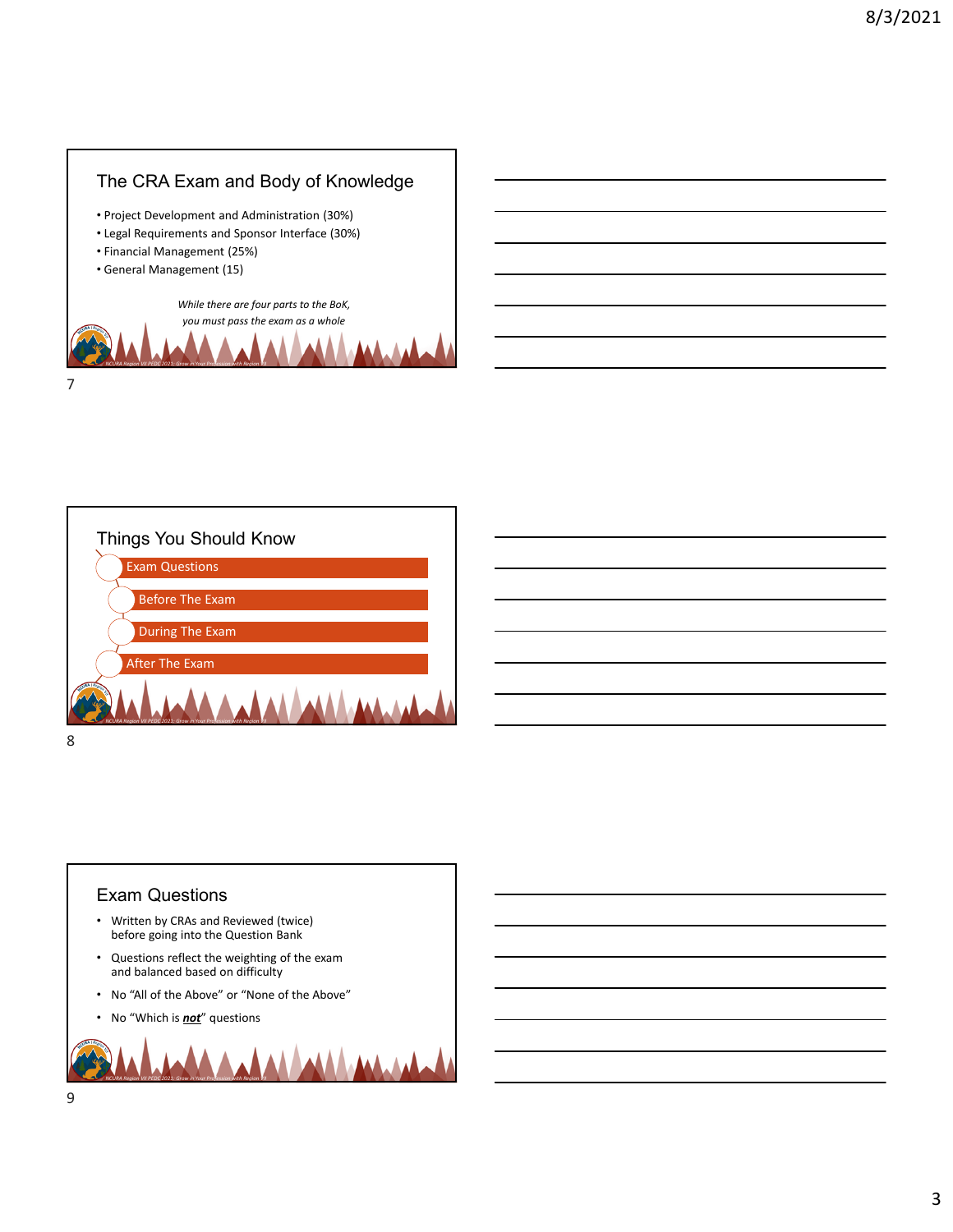### Before The Exam

- Scout your Testing Center
- Get a good night's sleep
- Eat a good (but not huge) breakfast
- Hydrate, but don't go nuts
- Wear comfortable clothing
- Arrive early



#### During The Exam

- No personal items in the examination room
- The clock doesn't stop!
- Read the question and all four answers
- Flag questions when you're not sure

*NCURA Region VII PEDC 2021: Grow in Your Profession with Region VII*

• Don't forget to breathe…

11

### During The Exam

#### *How to Answer a Multiple‐Choice Question*

- Eliminate any *clearly wrong* answers
- Eliminate answers that are totally unfamiliar to you
- Use hints from questions you know
- Seriously. Don't forget to breathe…

*NCURA Region VII PEDC 2021: Grow in Your Profession with Region VII*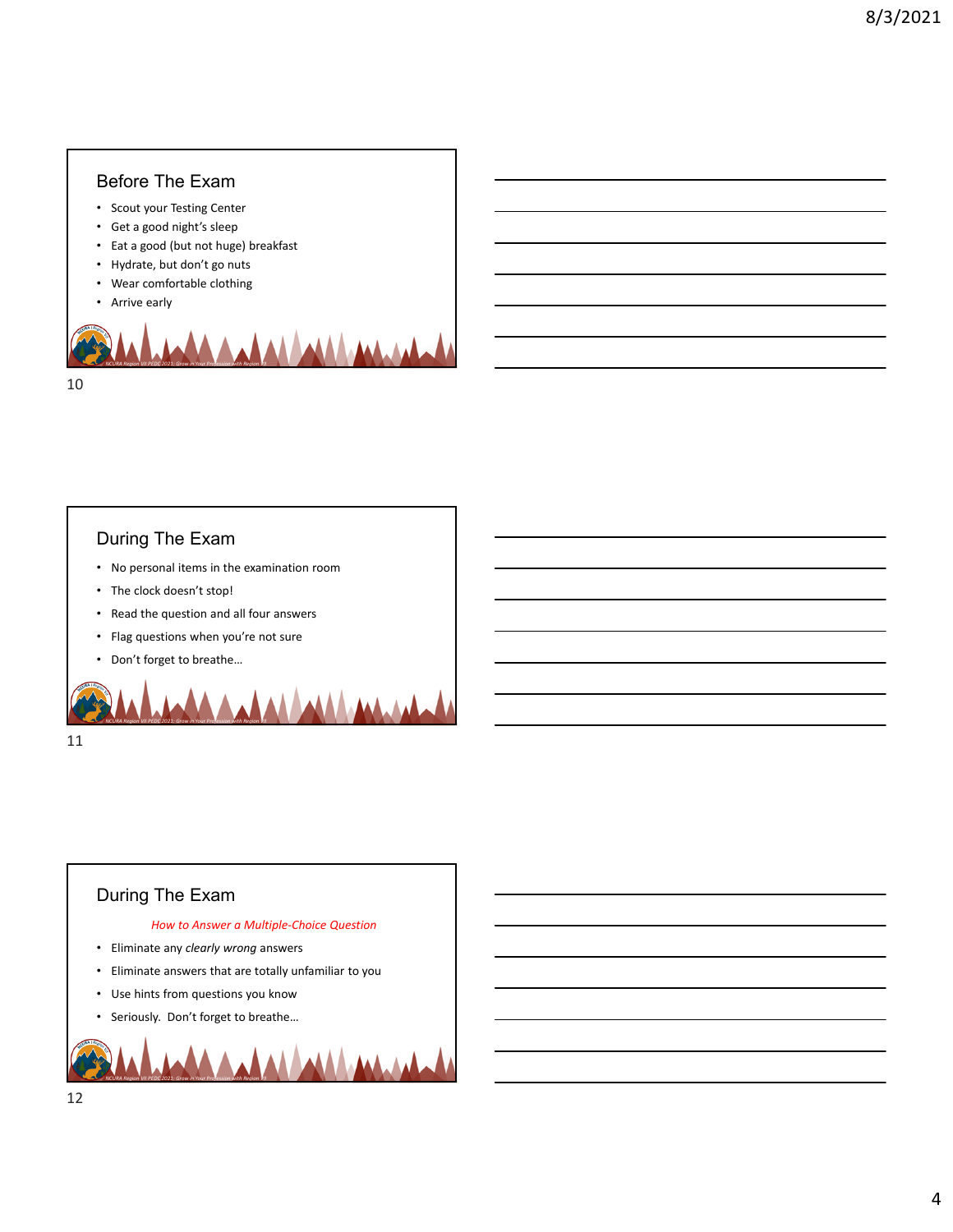# *NCURA Region VII PEDC 2021: Grow in Your Profession with Region VII* The *Best* Right Answer • All questions have the following: - A Stem - A Right Answer ⁻ Three Distracters • The Distractors may be right – but only *some* of the time • The Best Right Answer is *right* all the time



# After The Exam

13

- PTC scores each test after exam window closes
- Questions with anomalously high failure rates receive further review from PTC and RACC
- Confirm the final results
- Notify participants by mail
- Takes six weeks from the close of the testing window